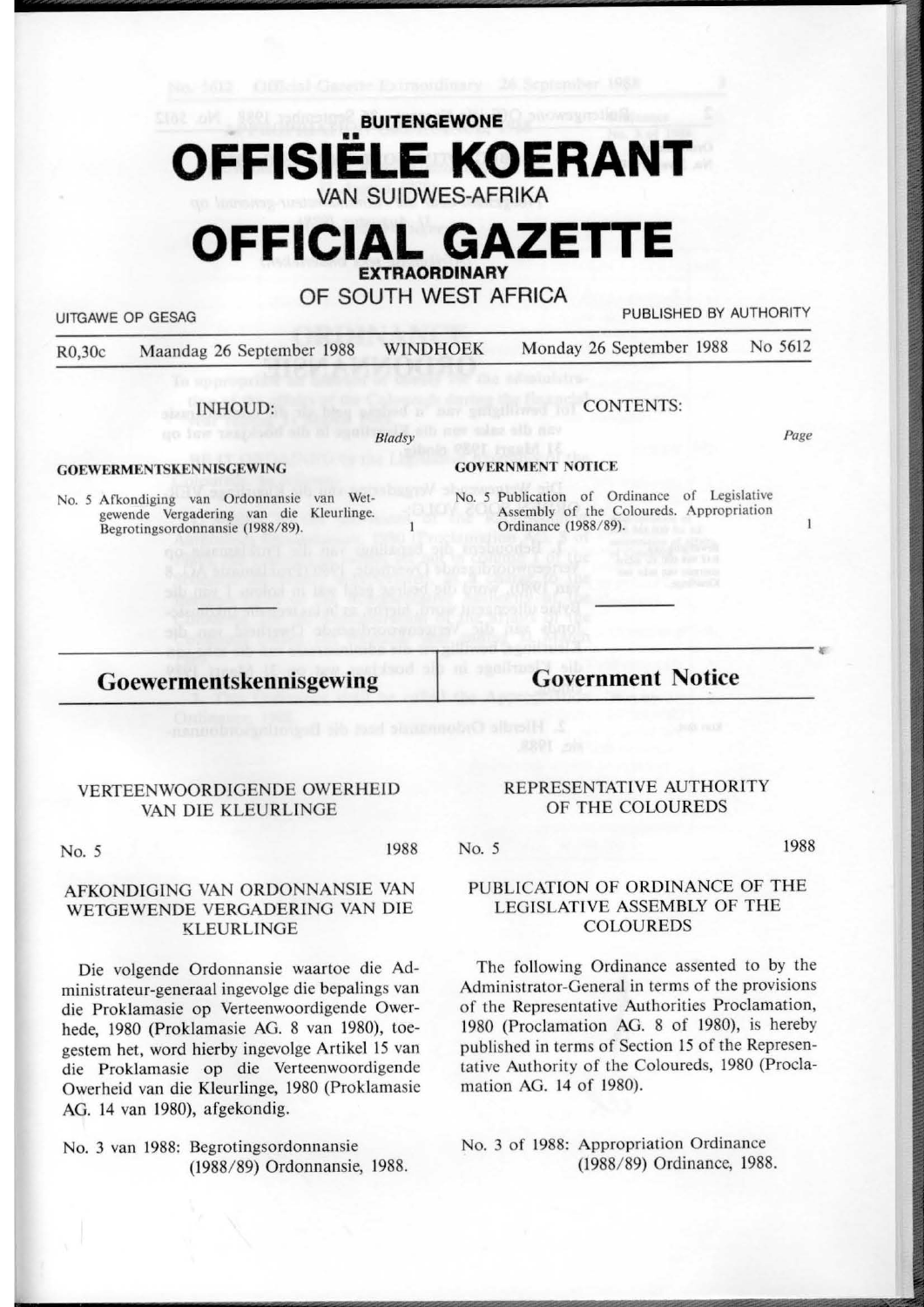#### **APPROPRIATION ORDINANCE, 1988**

**Ordinance**  No. 3 of 1988

*(Assented to by the Administrator-General on 31 August 1988)* 

*(Afrikaans text signed)* 

## **ORDINANCE**

#### **To appropriate an amount of money for the administration of the affairs of the Coloureds during the financial year ending 31 March 1989.**

BE IT ORDAINED by the Legislative Assembly of the Coloureds, as follows:-

1. Subject to the provisions of the Representative Authorities Proclamation, 1980 (Proclamation AG. 8 of 1980), the amounts of money set out in column 1 of the Schedule are hereby appropriated, as a charge to the Revenue Fund of the Representative Authority of the Coloureds, for the administration of the affairs of the Coloureds during the financial year ending 31 March 1989.

Appropriation of R48 948 000 for administration of affairs of Coloureds.

ă

**r:** 

2. This Ordinance shall be called the Appropriation Short title. Ordinance, 1988.